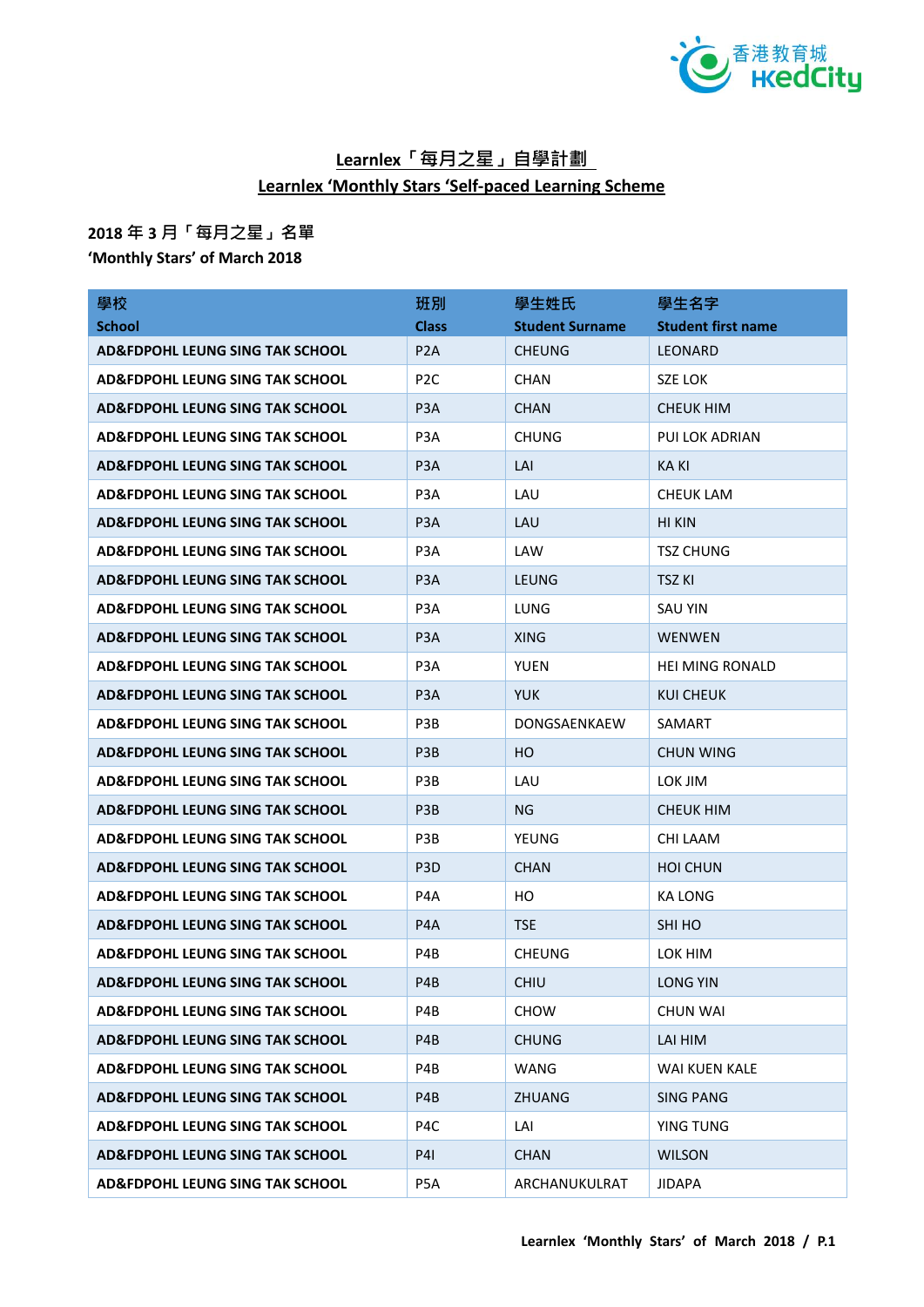

| 學校                                         | 班別               | 學生姓氏                   | 學生名字                      |
|--------------------------------------------|------------------|------------------------|---------------------------|
| <b>School</b>                              | <b>Class</b>     | <b>Student Surname</b> | <b>Student first name</b> |
| <b>AD&amp;FDPOHL LEUNG SING TAK SCHOOL</b> | P <sub>5</sub> A | <b>CHENG</b>           | <b>WAN KIU</b>            |
| AD&FDPOHL LEUNG SING TAK SCHOOL            | P5A              | <b>HAN</b>             | WAI                       |
| AD&FDPOHL LEUNG SING TAK SCHOOL            | P <sub>5</sub> A | <b>KWONG</b>           | <b>KIN YI</b>             |
| AD&FDPOHL LEUNG SING TAK SCHOOL            | P5A              | <b>LEE</b>             | <b>HIN NAP</b>            |
| AD&FDPOHL LEUNG SING TAK SCHOOL            | P <sub>5</sub> A | <b>LEE</b>             | <b>YU TSAM</b>            |
| <b>AD&amp;FDPOHL LEUNG SING TAK SCHOOL</b> | P <sub>5</sub> A | LEUNG                  | KING YAM(I love Minions)  |
| AD&FDPOHL LEUNG SING TAK SCHOOL            | P <sub>5</sub> A | PANG                   | <b>WAI YEE</b>            |
| AD&FDPOHL LEUNG SING TAK SCHOOL            | P <sub>5</sub> A | <b>TANG</b>            | YIU BIBI                  |
| AD&FDPOHL LEUNG SING TAK SCHOOL            | P <sub>5</sub> A | <b>WU</b>              | <b>CHAK SUM</b>           |
| <b>AD&amp;FDPOHL LEUNG SING TAK SCHOOL</b> | P <sub>5</sub> A | YAM                    | YUEN FONG                 |
| <b>AD&amp;FDPOHL LEUNG SING TAK SCHOOL</b> | P <sub>5</sub> A | YIU                    | <b>HEUNG YU</b>           |
| <b>AD&amp;FDPOHL LEUNG SING TAK SCHOOL</b> | P5A              | <b>ZHANG</b>           | NGO HIN                   |
| AD&FDPOHL LEUNG SING TAK SCHOOL            | P <sub>5</sub> D | <b>CHAN</b>            | <b>CHEUK CHI CHARESE</b>  |
| AD&FDPOHL LEUNG SING TAK SCHOOL            | P <sub>6</sub> A | <b>CHAN</b>            | YEE TING                  |
| AD&FDPOHL LEUNG SING TAK SCHOOL            | P <sub>6</sub> A | <b>LAM</b>             | YING MEI                  |
| AD&FDPOHL LEUNG SING TAK SCHOOL            | P <sub>6</sub> A | <b>LEE</b>             | WAI HIN                   |
| AD&FDPOHL LEUNG SING TAK SCHOOL            | P <sub>6</sub> A | LEUNG                  | <b>CHING YAN</b>          |
| AD&FDPOHL LEUNG SING TAK SCHOOL            | P <sub>6</sub> A | LEUNG                  | CHING YI                  |
| <b>AD&amp;FDPOHL LEUNG SING TAK SCHOOL</b> | P <sub>6</sub> A | <b>MAN</b>             | KA YIU                    |
| AD&FDPOHL LEUNG SING TAK SCHOOL            | P6B              | LI.                    | KI WANG                   |
| <b>BISHOP HALL JUBILEE SCHOOL</b>          | S <sub>1</sub> A | <b>CHEUNG</b>          | KIN HO                    |
| BISHOP HALL JUBILEE SCHOOL                 | S <sub>1</sub> A | <b>LEE</b>             | LOK YAN                   |
| <b>BISHOP HALL JUBILEE SCHOOL</b>          | S1A              | MA                     | <b>CHUNG KI GABRIEL</b>   |
| <b>BISHOP HALL JUBILEE SCHOOL</b>          | S <sub>1</sub> A | <b>MOK</b>             | TIN YAU THERESE           |
| <b>BISHOP HALL JUBILEE SCHOOL</b>          | S1B              | <b>CHAN</b>            | <b>YEE MAN</b>            |
| <b>BISHOP HALL JUBILEE SCHOOL</b>          | S <sub>1</sub> B | <b>CHEUNG</b>          | <b>CHEUK LAAM</b>         |
| <b>BISHOP HALL JUBILEE SCHOOL</b>          | S1B              | <b>TSANG</b>           | <b>HING HO IZAAK</b>      |
| <b>BISHOP HALL JUBILEE SCHOOL</b>          | S <sub>1</sub> C | <b>CHAN</b>            | <b>ARTHUR</b>             |
| <b>BISHOP HALL JUBILEE SCHOOL</b>          | S <sub>1</sub> D | LAU                    | YAN LOK ISAAC             |
| <b>BISHOP HALL JUBILEE SCHOOL</b>          | S <sub>1</sub> D | LAU                    | <b>YU KIU</b>             |
| <b>BISHOP HALL JUBILEE SCHOOL</b>          | S <sub>1</sub> D | LI.                    | <b>KING WANG</b>          |
| <b>BISHOP HALL JUBILEE SCHOOL</b>          | S1E              | <b>CHAN</b>            | <b>KATUNG</b>             |
| <b>BISHOP HALL JUBILEE SCHOOL</b>          | S1E              | <b>CHUI</b>            | <b>HAU YI</b>             |
| <b>BISHOP HALL JUBILEE SCHOOL</b>          | S1E              | <b>HAN</b>             | HEI YAN                   |
| <b>BISHOP HALL JUBILEE SCHOOL</b>          | S1E              | LAM                    | <b>HEI YIN</b>            |
| <b>BISHOP HALL JUBILEE SCHOOL</b>          | S1E              | LEUNG                  | CHIN WAI                  |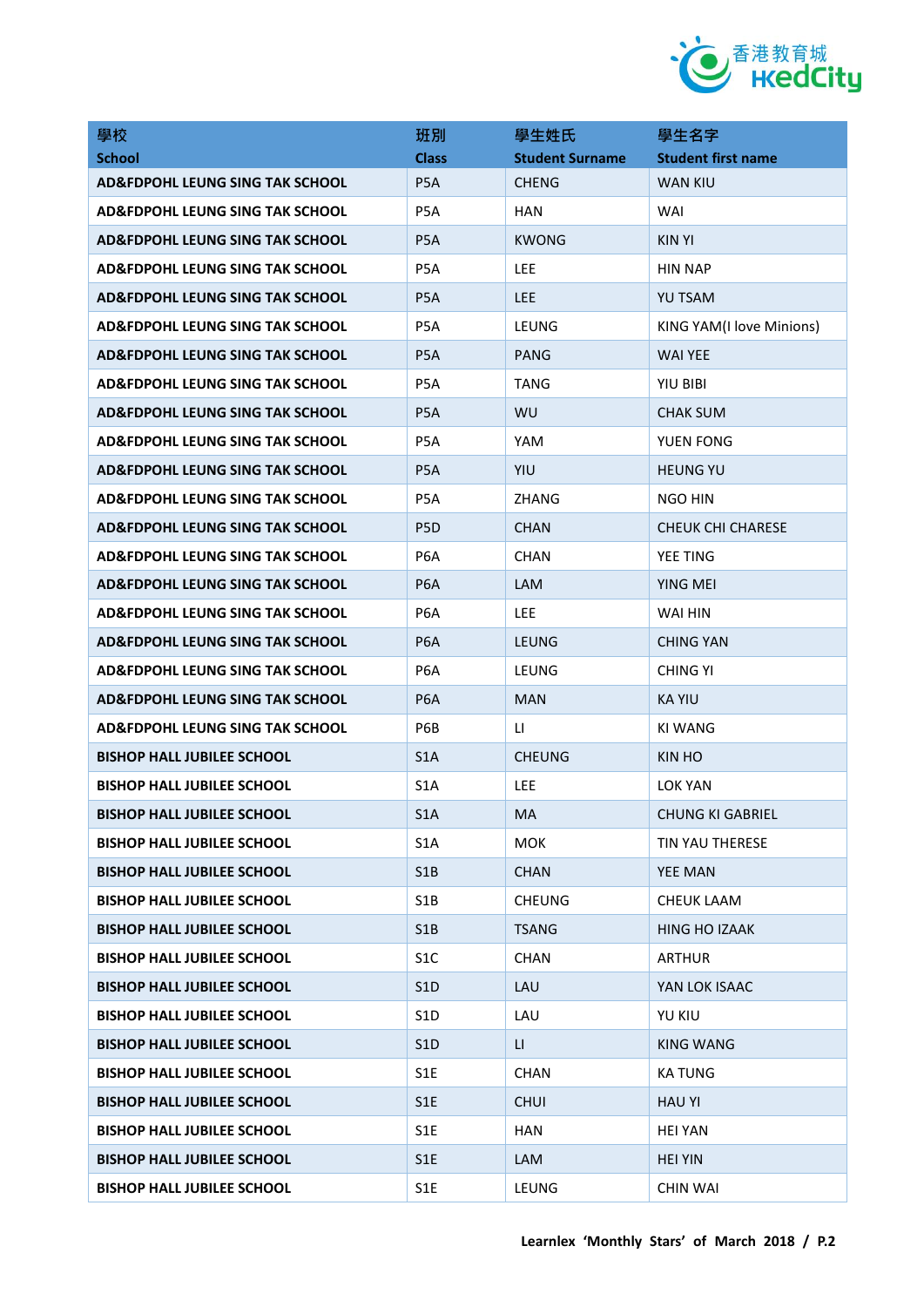

| 學校                                                  | 班別               | 學生姓氏                   | 學生名字                      |
|-----------------------------------------------------|------------------|------------------------|---------------------------|
| <b>School</b>                                       | <b>Class</b>     | <b>Student Surname</b> | <b>Student first name</b> |
| <b>BISHOP HALL JUBILEE SCHOOL</b>                   | S <sub>1</sub> E | LI.                    | <b>HANG DICK</b>          |
| <b>BISHOP HALL JUBILEE SCHOOL</b>                   | S <sub>1</sub> E | ΝG                     | YING YEE                  |
| <b>BISHOP HALL JUBILEE SCHOOL</b>                   | S <sub>1</sub> E | <b>WONG</b>            | <b>SZE KIU</b>            |
| <b>CANTON ROAD GOVERNMENT PRIMARY</b>               | P <sub>4</sub> A | WU                     | TO WANG                   |
| <b>SCHOOL</b>                                       |                  |                        |                           |
| <b>CANTON ROAD GOVERNMENT PRIMARY</b>               | P <sub>5</sub> B | $\mathsf{L}$           | <b>ZIXIAN</b>             |
| <b>SCHOOL</b>                                       |                  |                        |                           |
| <b>CANTON ROAD GOVERNMENT PRIMARY</b>               | P <sub>6</sub> C | HO                     | YUET HANG SANDY           |
| <b>SCHOOL</b>                                       |                  |                        |                           |
| <b>CCC HEEP WOH PRIMARY SCHOOL</b>                  | <b>P21</b>       | <b>YIP</b>             | YAU NAM                   |
| <b>CCC HEEP WOH PRIMARY SCHOOL</b>                  | P <sub>3</sub> G | LAU                    | <b>TSZ YIU</b>            |
| <b>CCC HEEP WOH PRIMARY SCHOOL</b>                  | P <sub>3</sub> G | <b>WONG</b>            | HOI TUNG                  |
| <b>CCC HEEP WOH PRIMARY SCHOOL</b>                  | P3I              | <b>CHUNG</b>           | <b>MAN NOK RYAN</b>       |
| <b>CCC HEEP WOH PRIMARY SCHOOL</b>                  | P3I              | <b>LIANG</b>           | KA IP                     |
| <b>CCC HEEP WOH PRIMARY SCHOOL</b>                  | P <sub>5</sub> L | <b>CHAN</b>            | WAI CHING                 |
| <b>CCC HEEP WOH PRIMARY SCHOOL</b>                  | P <sub>5</sub> L | <b>CHAN</b>            | YIK FEI                   |
| <b>CCC HEEP WOH PRIMARY SCHOOL</b>                  | P5L              | <b>CHANG</b>           | YI HANG VICTORIA          |
| <b>CCC HEEP WOH PRIMARY SCHOOL</b>                  | P <sub>5</sub> L | <b>TAM</b>             | <b>YU SUM</b>             |
| <b>CCC HEEP WOH PRIMARY SCHOOL</b>                  | P <sub>5</sub> S | LAU                    | <b>SHUK WAN</b>           |
| <b>CCC HEEP WOH PRIMARY SCHOOL</b>                  | P <sub>5</sub> S | LEI                    | YUI                       |
| <b>CCC HEEP WOH PRIMARY SCHOOL</b>                  | P <sub>5</sub> S | WONG                   | CHUN FOO IDDO             |
| <b>CCC HEEP WOH PRIMARY SCHOOL</b>                  | P <sub>5</sub> S | YEUNG                  | YAT BRENDON               |
| <b>CCC HEEP WOH PRIMARY SCHOOL</b>                  | P5W              | <b>WONG</b>            | <b>CHI SUM</b>            |
| <b>CCC HEEP WOH PRIMARY SCHOOL</b>                  | P <sub>6</sub> L | LO                     | <b>CHOR KIU</b>           |
| <b>CCC HEEP WOH PRIMARY SCHOOL</b>                  | P6T              | MA                     | MING HEI                  |
| <b>CCC TAI O PRIMARY SCHOOL</b>                     | P4A              | <b>NATHAN</b>          | ANGELO BACANI             |
| <b>CHR &amp; MISSIONARY ALLIANCE SUN KEI PRI SC</b> | P <sub>1</sub> D | <b>CHAN</b>            | HO HIN                    |
| <b>CHR &amp; MISSIONARY ALLIANCE SUN KEI PRI SC</b> | P <sub>3</sub> D | <b>CHEUNG</b>          | <b>KA NAM</b>             |
| <b>CHR &amp; MISSIONARY ALLIANCE SUN KEI PRI SC</b> | P5A              | <b>CHAN</b>            | <b>HO KIU</b>             |
| <b>CHR &amp; MISSIONARY ALLIANCE SUN KEI PRI SC</b> | P <sub>5</sub> B | <b>FAN</b>             | TSZ HANG                  |
| <b>CHR &amp; MISSIONARY ALLIANCE SUN KEI PRI SC</b> | P5E              | LAW                    | <b>MAN HIM</b>            |
| <b>CONSERVATIVE BAPT LUI MING CHOI PRI SCH</b>      | P3F              | <b>CHAN</b>            | <b>HIU YING</b>           |
| <b>CONSERVATIVE BAPT LUI MING CHOI PRI SCH</b>      | P3F              | LEUNG                  | PAK HO                    |
| <b>CONSERVATIVE BAPT LUI MING CHOI PRI SCH</b>      | P3F              | LI.                    | <b>WING HEI</b>           |
| <b>CONSERVATIVE BAPT LUI MING CHOI PRI SCH</b>      | P3F              | <b>SIU</b>             | <b>KA LAI</b>             |
| <b>CONSERVATIVE BAPT LUI MING CHOI PRI SCH</b>      | P3H              | <b>HUANG</b>           | <b>XIAOYING</b>           |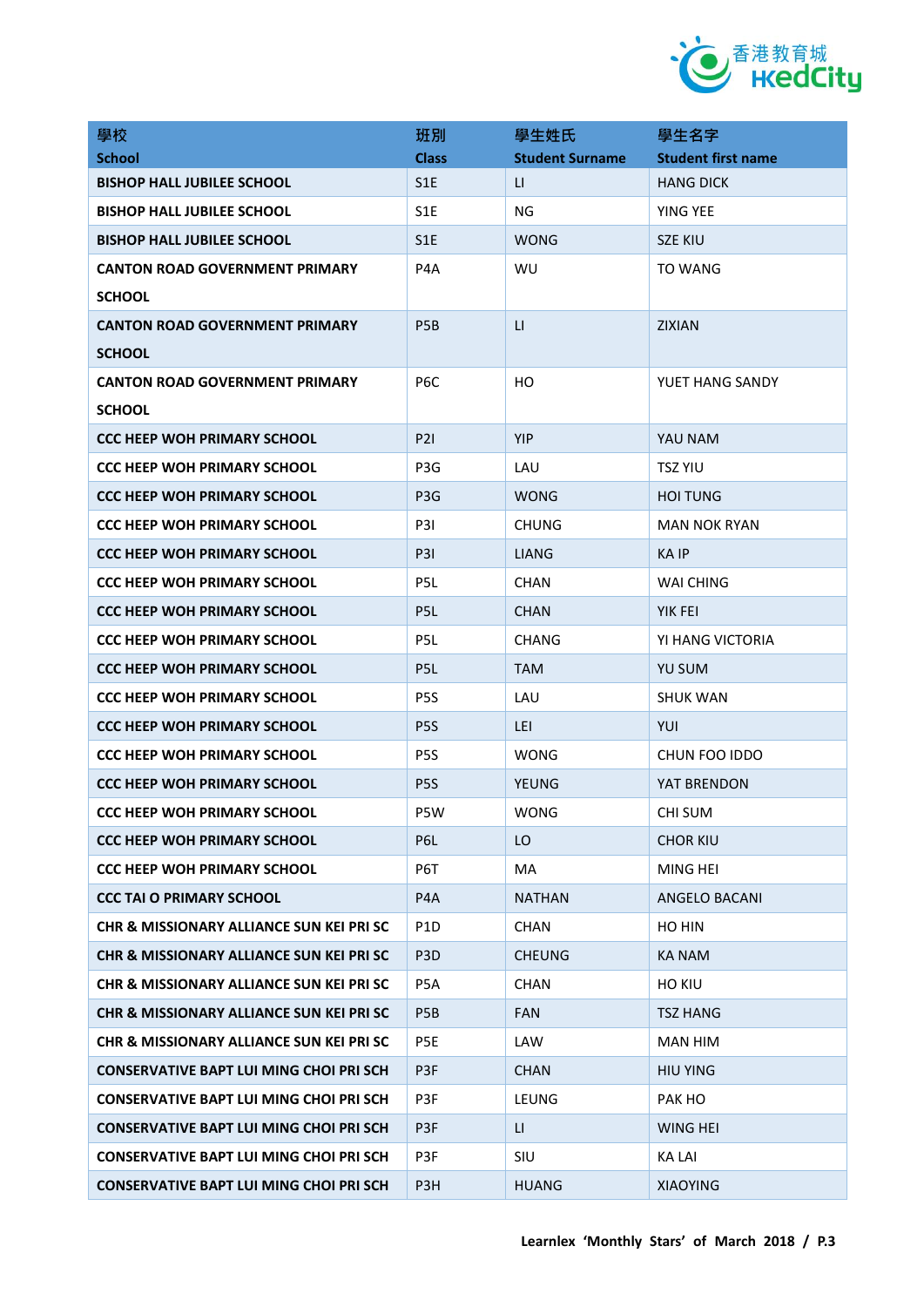

| 學校                                             | 班別               | 學生姓氏                   | 學生名字                      |
|------------------------------------------------|------------------|------------------------|---------------------------|
| <b>School</b>                                  | <b>Class</b>     | <b>Student Surname</b> | <b>Student first name</b> |
| <b>CONSERVATIVE BAPT LUI MING CHOI PRI SCH</b> | P3H              | <b>KAN</b>             | WAI LAM                   |
| <b>CONSERVATIVE BAPT LUI MING CHOI PRI SCH</b> | P <sub>3</sub> H | LEE.                   | <b>TSZ CHUNG</b>          |
| <b>CONSERVATIVE BAPT LUI MING CHOI PRI SCH</b> | P3T              | <b>WONG</b>            | MING WAH                  |
| <b>CONSERVATIVE BAPT LUI MING CHOI PRI SCH</b> | P <sub>3</sub> T | <b>YEUNG</b>           | <b>HO YIN</b>             |
| <b>CONSERVATIVE BAPT LUI MING CHOI PRI SCH</b> | P4F              | <b>CHEN</b>            | LOK YI                    |
| <b>CONSERVATIVE BAPT LUI MING CHOI PRI SCH</b> | P4H              | <b>HUANG</b>           | <b>CHI KI LONG</b>        |
| <b>CONSERVATIVE BAPT LUI MING CHOI PRI SCH</b> | P4L              | <b>CHEUNG</b>          | <b>CHUN KIT</b>           |
| <b>CONSERVATIVE BAPT LUI MING CHOI PRI SCH</b> | P <sub>4</sub> L | <b>FU</b>              | YUNG CHING                |
| <b>CONSERVATIVE BAPT LUI MING CHOI PRI SCH</b> | P4L              | <b>LOH</b>             | <b>HUI YEE</b>            |
| <b>CONSERVATIVE BAPT LUI MING CHOI PRI SCH</b> | P <sub>4</sub> S | <b>SIN</b>             | WAI KIU DONNA             |
| <b>CONSERVATIVE BAPT LUI MING CHOI PRI SCH</b> | P6L              | CHAU                   | <b>CHUN PANG</b>          |
| <b>CONSERVATIVE BAPT LUI MING CHOI PRI SCH</b> | P6L              | <sub>SO</sub>          | <b>TSZ CHUN</b>           |
| <b>FUNG KAI NO.1 PRIMARY SCHOOL</b>            | P <sub>4</sub> D | <b>JIAO</b>            | <b>RUIYE</b>              |
| <b>GOOD HOPE SCHOOL</b>                        | S <sub>1</sub> A | <b>CHAN</b>            | <b>SUEIE LOK CHI</b>      |
| <b>GOOD HOPE SCHOOL</b>                        | S <sub>1</sub> A | <b>CHAN</b>            | YING CHING                |
| <b>GOOD HOPE SCHOOL</b>                        | S <sub>1</sub> A | <b>FAN</b>             | ANISA WING YAN            |
| <b>GOOD HOPE SCHOOL</b>                        | S <sub>1</sub> A | HUI                    | MONIQUE MAN HEI           |
| <b>GOOD HOPE SCHOOL</b>                        | S <sub>1</sub> A | KWOK                   | <b>HEI YU KATIE</b>       |
| <b>GOOD HOPE SCHOOL</b>                        | S <sub>1</sub> A | LAM                    | <b>HAU LAAM</b>           |
| <b>GOOD HOPE SCHOOL</b>                        | S <sub>1</sub> A | <b>LEE</b>             | <b>NOELLA</b>             |
| <b>GOOD HOPE SCHOOL</b>                        | S <sub>1</sub> A | <b>LEE</b>             | <b>SHERRY</b>             |
| <b>GOOD HOPE SCHOOL</b>                        | S <sub>1</sub> A | ΝG                     | <b>KA YING</b>            |
| <b>GOOD HOPE SCHOOL</b>                        | S <sub>1</sub> A | <b>WONG</b>            | <b>HOI CHING</b>          |
| <b>GOOD HOPE SCHOOL</b>                        | S1A              | <b>WONG</b>            | SZE YU                    |
| <b>GOOD HOPE SCHOOL</b>                        | S <sub>1</sub> A | <b>WONG</b>            | WING SUM                  |
| <b>GOOD HOPE SCHOOL</b>                        | S1A              | <b>YUEN</b>            | <b>KA KIU EVELYN</b>      |
| <b>GOOD HOPE SCHOOL</b>                        | S1B              | AU-YEUNG               | <b>QIAN RU</b>            |
| <b>GOOD HOPE SCHOOL</b>                        | S1B              | <b>CHAN</b>            | <b>KRISTIE</b>            |
| <b>GOOD HOPE SCHOOL</b>                        | S <sub>1</sub> B | <b>CHANG</b>           | YUI MAN                   |
| <b>GOOD HOPE SCHOOL</b>                        | S1B              | CHENG                  | <b>HOI LING</b>           |
| <b>GOOD HOPE SCHOOL</b>                        | S <sub>1</sub> B | <b>CHENG</b>           | YI CHING EDEN             |
| <b>GOOD HOPE SCHOOL</b>                        | S1B              | <b>FONG</b>            | <b>YIN CHUN</b>           |
| <b>GOOD HOPE SCHOOL</b>                        | S <sub>1</sub> B | <b>HEUNG</b>           | <b>BERNICE</b>            |
| <b>GOOD HOPE SCHOOL</b>                        | S1B              | LAI                    | LOK CHING CHELSEA         |
| <b>GOOD HOPE SCHOOL</b>                        | S <sub>1</sub> B | LAM                    | OI SHUN                   |
| <b>GOOD HOPE SCHOOL</b>                        | S1B              | LI.                    | <b>HOI CHING</b>          |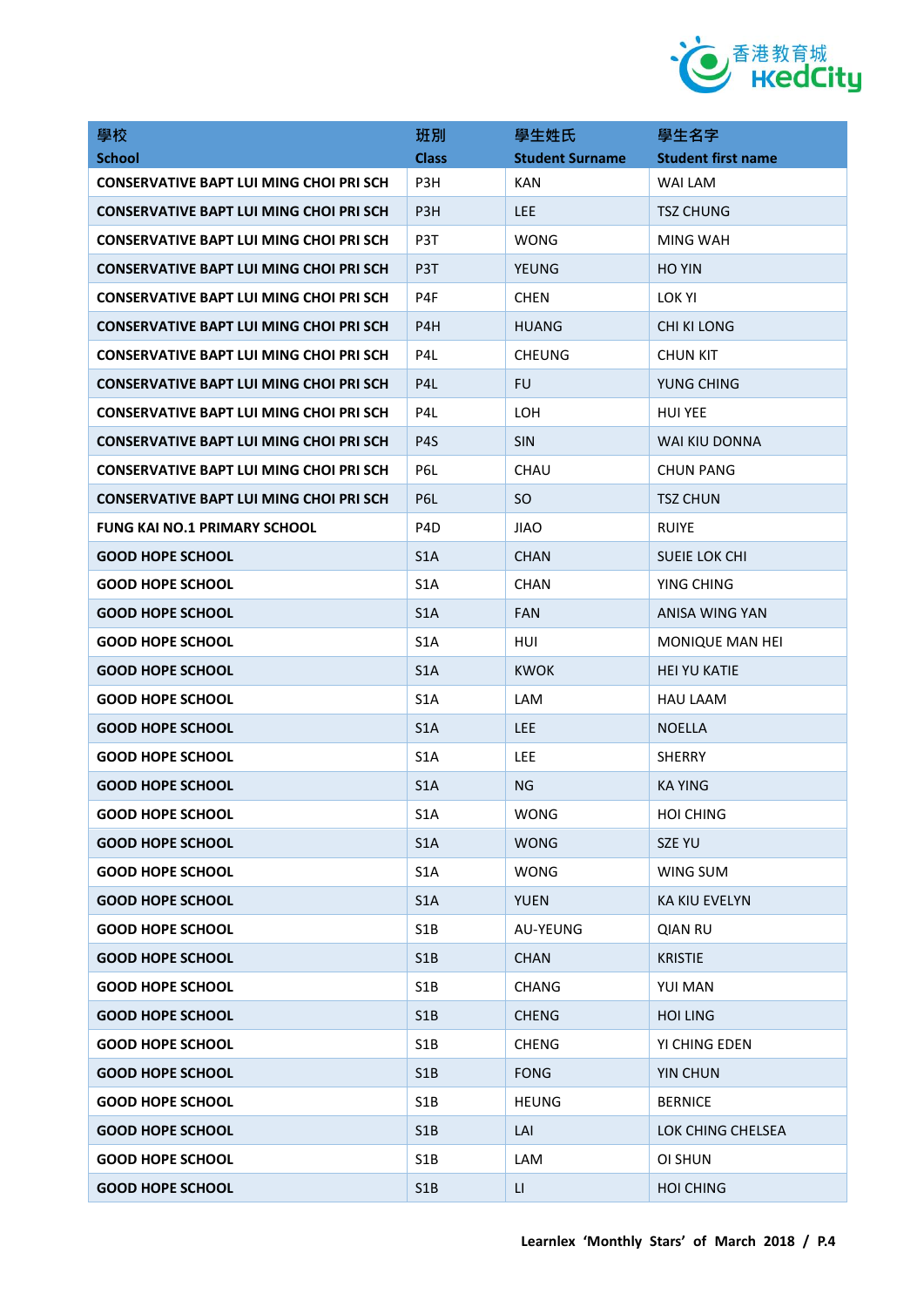

| 學校                      | 班別               | 學生姓氏                   | 學生名字                      |
|-------------------------|------------------|------------------------|---------------------------|
| <b>School</b>           | <b>Class</b>     | <b>Student Surname</b> | <b>Student first name</b> |
| <b>GOOD HOPE SCHOOL</b> | S <sub>1</sub> B | LI.                    | <b>KAIYING</b>            |
| <b>GOOD HOPE SCHOOL</b> | S1B              | LUI                    | <b>TSOI CHING</b>         |
| <b>GOOD HOPE SCHOOL</b> | S <sub>1</sub> B | SO <sub>O</sub>        | <b>SIU KI</b>             |
| <b>GOOD HOPE SCHOOL</b> | S <sub>1</sub> B | <b>WONG</b>            | <b>CHIN HEI</b>           |
| <b>GOOD HOPE SCHOOL</b> | S <sub>1</sub> B | YU                     | <b>HIU CHING</b>          |
| <b>GOOD HOPE SCHOOL</b> | S1B              | <b>YUNG</b>            | <b>LOK YIU</b>            |
| <b>GOOD HOPE SCHOOL</b> | S <sub>1</sub> C | <b>CHAN</b>            | <b>PUI YAN</b>            |
| <b>GOOD HOPE SCHOOL</b> | S <sub>1</sub> C | <b>CHIU</b>            | <b>TSZ KEI</b>            |
| <b>GOOD HOPE SCHOOL</b> | S <sub>1</sub> C | <b>CHOW</b>            | TSZ TING ANDREA           |
| <b>GOOD HOPE SCHOOL</b> | S <sub>1</sub> C | LEUNG                  | WA SUM                    |
| <b>GOOD HOPE SCHOOL</b> | S <sub>1</sub> C | <b>LUK</b>             | <b>SZE WING</b>           |
| <b>GOOD HOPE SCHOOL</b> | S <sub>1</sub> C | NG                     | <b>TSZ YEUK POLLIA</b>    |
| <b>GOOD HOPE SCHOOL</b> | S <sub>1</sub> C | <b>TSANG</b>           | <b>HIU MAN</b>            |
| <b>GOOD HOPE SCHOOL</b> | S <sub>1</sub> C | <b>WONG</b>            | <b>WUN YAN</b>            |
| <b>GOOD HOPE SCHOOL</b> | S <sub>1</sub> C | YAU                    | <b>UEN HEI</b>            |
| <b>GOOD HOPE SCHOOL</b> | S <sub>1</sub> D | <b>CHAN</b>            | <b>WING KI KANICE</b>     |
| <b>GOOD HOPE SCHOOL</b> | S <sub>1</sub> D | <b>CHIU</b>            | <b>TSZ WAI CHARLOTTE</b>  |
| <b>GOOD HOPE SCHOOL</b> | S <sub>1</sub> D | <b>CHU</b>             | <b>WING TUNG</b>          |
| <b>GOOD HOPE SCHOOL</b> | S <sub>1</sub> D | <b>LAM</b>             | WING HEI TAMMY            |
| <b>GOOD HOPE SCHOOL</b> | S <sub>1</sub> D | <b>LEE</b>             | <b>WING HEI</b>           |
| <b>GOOD HOPE SCHOOL</b> | S <sub>1</sub> D | LEUNG                  | YU KWAN                   |
| <b>GOOD HOPE SCHOOL</b> | S <sub>1</sub> D | LI.                    | <b>YUET YI</b>            |
| <b>GOOD HOPE SCHOOL</b> | S <sub>1</sub> D | LOU                    | <b>SZE WAN CHLOE</b>      |
| <b>GOOD HOPE SCHOOL</b> | S <sub>1</sub> D | <b>MA</b>              | WING SUM                  |
| <b>GOOD HOPE SCHOOL</b> | S <sub>1</sub> D | SHIU                   | <b>YU NING</b>            |
| <b>GOOD HOPE SCHOOL</b> | S1E              | <b>CHAN</b>            | <b>HOI NOK KOLA</b>       |
| <b>GOOD HOPE SCHOOL</b> | S1E              | <b>CHAN</b>            | <b>TSZ CHING</b>          |
| <b>GOOD HOPE SCHOOL</b> | S1E              | <b>CHU</b>             | <b>NACHELLE JESLYN</b>    |
| <b>GOOD HOPE SCHOOL</b> | S <sub>1</sub> E | <b>CHUK</b>            | <b>NATALIE ESTHER</b>     |
| <b>GOOD HOPE SCHOOL</b> | S1E              | LI.                    | <b>SHEUNG NAM SHANNON</b> |
| <b>GOOD HOPE SCHOOL</b> | S <sub>1</sub> E | LO.                    | YIK SZE                   |
| <b>GOOD HOPE SCHOOL</b> | S1E              | <b>PANG</b>            | <b>HO YAN</b>             |
| <b>GOOD HOPE SCHOOL</b> | S <sub>1</sub> E | <b>SHUM</b>            | <b>WUT CHING ABIGAIL</b>  |
| <b>GOOD HOPE SCHOOL</b> | S1E              | <b>WONG</b>            | <b>CHING TUNG</b>         |
| <b>GOOD HOPE SCHOOL</b> | S1E              | <b>WONG</b>            | <b>SUM YI</b>             |
| <b>GOOD HOPE SCHOOL</b> | S1E              | <b>WONG</b>            | TSZ YIN CHLOE             |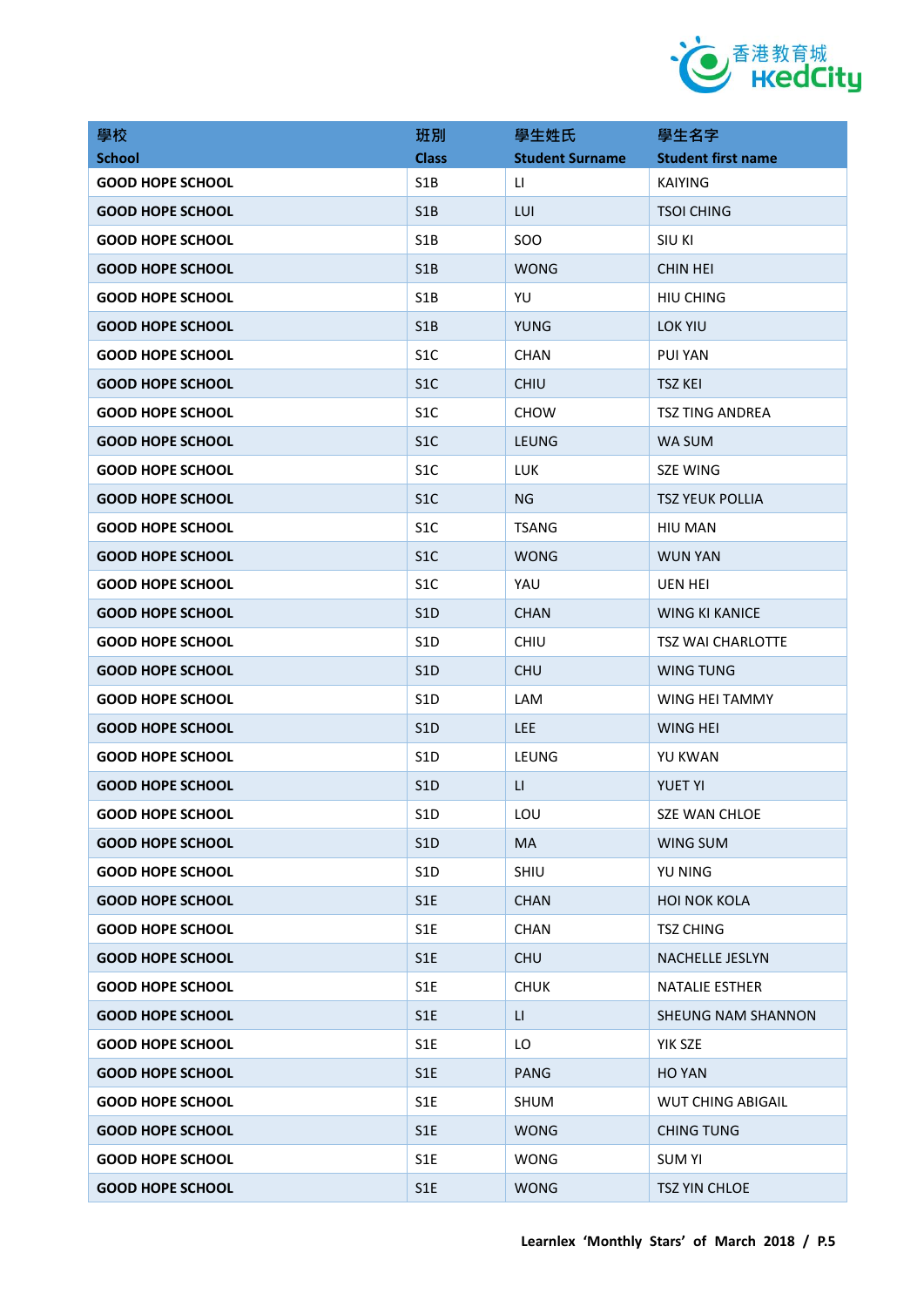

| 學校                                  | 班別               | 學生姓氏                     | 學生名字                      |
|-------------------------------------|------------------|--------------------------|---------------------------|
| <b>School</b>                       | <b>Class</b>     | <b>Student Surname</b>   | <b>Student first name</b> |
| <b>GOOD HOPE SCHOOL</b>             | S <sub>1</sub> E | YIP                      | <b>HIU YING</b>           |
| <b>GOOD HOPE SCHOOL</b>             | S <sub>1</sub> F | <b>CHOY</b>              | <b>HONG YIN</b>           |
| <b>GOOD HOPE SCHOOL</b>             | S <sub>1</sub> F | <b>FONG</b>              | <b>SUM YI</b>             |
| <b>GOOD HOPE SCHOOL</b>             | S <sub>1F</sub>  | <b>FUNG</b>              | <b>HOR CHING BEATRICE</b> |
| <b>GOOD HOPE SCHOOL</b>             | S <sub>1F</sub>  | <b>FUNG</b>              | PIK SHA                   |
| <b>GOOD HOPE SCHOOL</b>             | S <sub>1F</sub>  | IP                       | <b>HOI CHING</b>          |
| <b>GOOD HOPE SCHOOL</b>             | S <sub>1</sub> F | LEUNG                    | WAI SZE                   |
| <b>GOOD HOPE SCHOOL</b>             | S <sub>1F</sub>  | LIU                      | YUNJIE                    |
| <b>GOOD HOPE SCHOOL</b>             | S <sub>1</sub> F | ΝG                       | YUET HEI                  |
| <b>GOOD HOPE SCHOOL</b>             | S1F              | <b>TAI</b>               | <b>CHEUK YIU</b>          |
| <b>GOOD HOPE SCHOOL</b>             | S <sub>1</sub> F | <b>TAN</b>               | <b>CHELSEA</b>            |
| <b>GOOD HOPE SCHOOL</b>             | S1F              | <b>WAN</b>               | <b>CHE CHING CHLOE</b>    |
| <b>GOOD HOPE SCHOOL</b>             | S <sub>1</sub> F | ZHAO                     | <b>MEI SI QUEENIE</b>     |
| <b>GOOD HOPE SCHOOL</b>             | S <sub>2</sub> A | <b>YEUNG</b>             | <b>TSZ YING</b>           |
| <b>GOOD HOPE SCHOOL</b>             | S <sub>2</sub> D | <b>CHOW</b>              | ZI QI SARAH               |
| HK INST OF EDU JOCKEY CLUB PRI SCH  | P <sub>5</sub> A | Lam                      | Ka Hing                   |
| HK INST OF EDU JOCKEY CLUB PRI SCH  | P <sub>6</sub> A | Chung                    | Cho Him                   |
| HKTA THE YUEN YUEN INT NO.1 SEC SCH | S <sub>1</sub> D | <b>WONG</b>              | <b>CHUNG YEE</b>          |
| KAU YAN SCHOOL(WHOLE DAY)           | 3F               | Chi                      | Chun Hay                  |
| <b>KAU YAN SCHOOL(WHOLE DAY)</b>    | 3F               | Leung                    | Ching Sum Maegan          |
| KAU YAN SCHOOL(WHOLE DAY)           | 3L               | Poo                      | Poo                       |
| KAU YAN SCHOOL(WHOLE DAY)           | 4F               | Lam                      | Jonathan                  |
| <b>KAU YAN SCHOOL(WHOLE DAY)</b>    | 4F               | Leung                    | <b>Cheuk Ming</b>         |
| <b>KAU YAN SCHOOL(WHOLE DAY)</b>    | 4F               | Tsim                     | <b>Gwen Kiu Marcus</b>    |
| KAU YAN SCHOOL(WHOLE DAY)           | 4H               | Wong                     | Tsz Lok                   |
| <b>KAU YAN SCHOOL(WHOLE DAY)</b>    | 4L               | Chan                     | Lik Hang                  |
| KAU YAN SCHOOL(WHOLE DAY)           | 4L               | Chan                     | <b>Wing Yeung</b>         |
| <b>KAU YAN SCHOOL(WHOLE DAY)</b>    | 4L               | Chiu                     | Kung Ho                   |
| <b>KAU YAN SCHOOL(WHOLE DAY)</b>    | 4L               | Lam                      | Ho Fung                   |
| <b>KAU YAN SCHOOL(WHOLE DAY)</b>    | 5F               | Booga                    | Booga                     |
| <b>KAU YAN SCHOOL(WHOLE DAY)</b>    | 5F               | LIU                      | HUI YEE CHARMAINE         |
| KAU YAN SCHOOL(WHOLE DAY)           | 5F               | LUI                      | QING HU JOANNA            |
| <b>KAU YAN SCHOOL(WHOLE DAY)</b>    | 5F               | <b>Student Number 22</b> |                           |
| KAU YAN SCHOOL(WHOLE DAY)           | 5F               | <b>YIP</b>               | <b>RON</b>                |
| <b>KAU YAN SCHOOL(WHOLE DAY)</b>    | 5H               | <b>CHUNG</b>             | <b>CHEUK LING AGNES</b>   |
| KAU YAN SCHOOL(WHOLE DAY)           | 5H               | <b>YUE Emily</b>         | <b>YUET</b>               |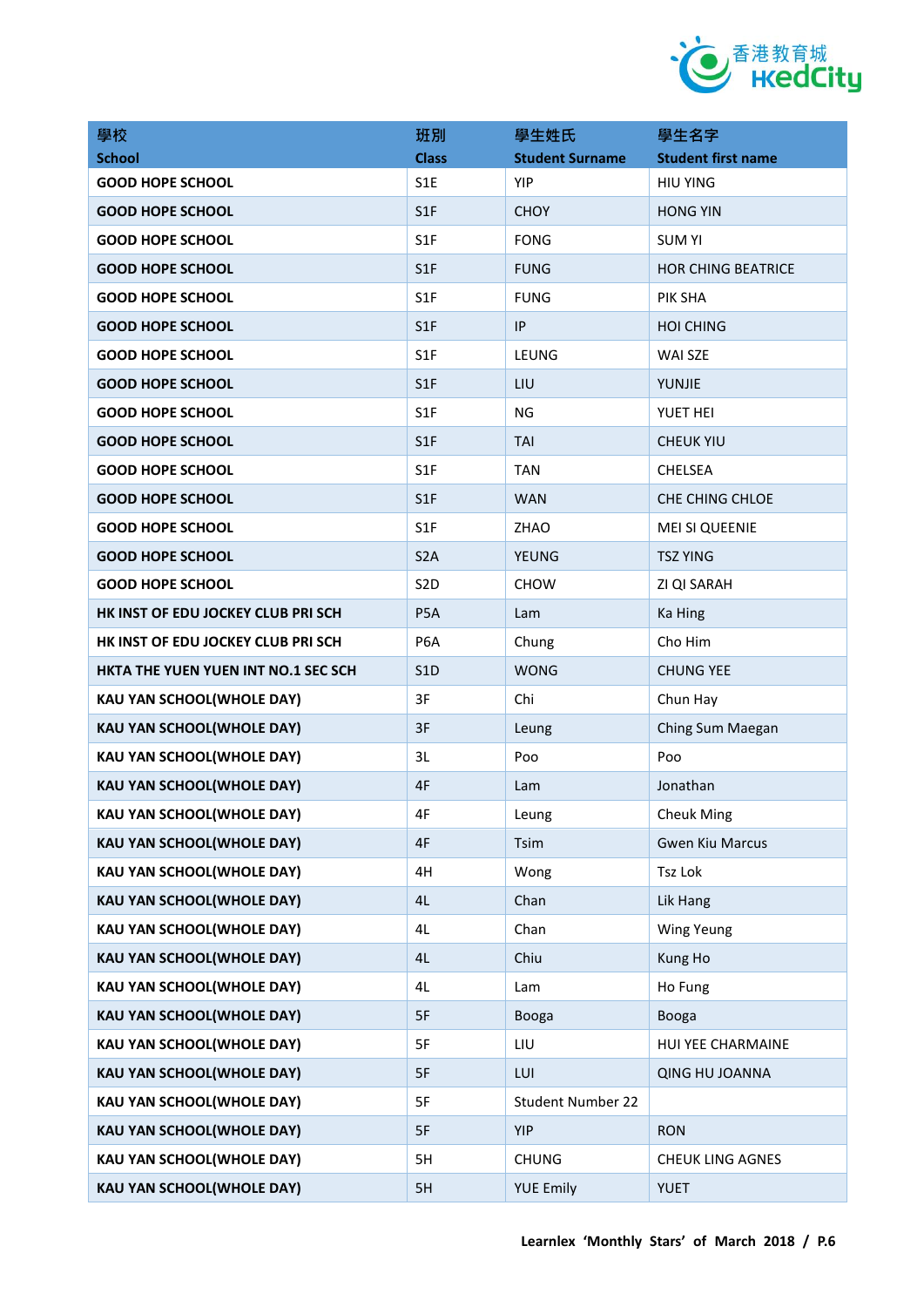

| 學校                                          | 班別               | 學生姓氏                    | 學生名字                      |
|---------------------------------------------|------------------|-------------------------|---------------------------|
| <b>School</b>                               | <b>Class</b>     | <b>Student Surname</b>  | <b>Student first name</b> |
| KAU YAN SCHOOL(WHOLE DAY)                   | 5L               | <b>Student Number 8</b> |                           |
| <b>KAU YAN SCHOOL(WHOLE DAY)</b>            | 5L               | <b>LEUNG</b>            | TSZ HIM SAMUEL            |
| KAU YAN SCHOOL(WHOLE DAY)                   | 5L               | YEUNG                   | LOK YAN MICHELLE          |
| <b>KAU YAN SCHOOL(WHOLE DAY)</b>            | 6H               | Law                     | Ming Tim                  |
| KAU YAN SCHOOL(WHOLE DAY)                   | 6H               | Yiu                     | Man Hui                   |
| LKWFS LAU TAK YUNG MEMORIAL PRI SCH         | P <sub>3</sub> A | <b>HUANG</b>            | YANGHAO                   |
| LKWFS LAU TAK YUNG MEMORIAL PRI SCH         | P <sub>3</sub> A | YANG                    | <b>ANXIN ANGEL</b>        |
| LKWFS LAU TAK YUNG MEMORIAL PRI SCH         | P <sub>4</sub> A | <b>CHUNG</b>            | <b>KA YUET</b>            |
| LKWFS LAU TAK YUNG MEMORIAL PRI SCH         | P4A              | <b>PAN</b>              | <b>CHO MAN</b>            |
| LKWFS LAU TAK YUNG MEMORIAL PRI SCH         | P <sub>4</sub> A | <b>WANG</b>             | <b>SHING HOI</b>          |
| LKWFS LAU TAK YUNG MEMORIAL PRI SCH         | P <sub>4</sub> A | <b>ZHAO</b>             | <b>JACK</b>               |
| LKWFS LAU TAK YUNG MEMORIAL PRI SCH         | P <sub>5</sub> A | <b>CHEN</b>             | YUEN YU                   |
| LOK SIN TONG LEUNG KAU KUI PRI SCH          | P <sub>6</sub> A | IP                      | <b>NGA WAN</b>            |
| LOK SIN TONG LEUNG KAU KUI PRI SCH          | P <sub>6</sub> A | $\mathsf{L}$            | <b>MEI KI</b>             |
| LOK SIN TONG LEUNG KAU KUI PRI SCH          | P <sub>6</sub> A | LIU                     | <b>TSAN SUM</b>           |
| LOK SIN TONG LEUNG KAU KUI PRI SCH          | P <sub>6</sub> B | LAW                     | <b>HEI TING</b>           |
| LOK SIN TONG LEUNG KAU KUI PRI SCH          | P6B              | LIU                     | <b>YING YU</b>            |
| <b>MENG TAK CATHOLIC SCHOOL</b>             | P <sub>2</sub> A | <b>WOO</b>              | <b>NERINA</b>             |
| <b>MENG TAK CATHOLIC SCHOOL</b>             | P <sub>3</sub> A | <b>CHEUNG</b>           | <b>SZE CHING</b>          |
| <b>MENG TAK CATHOLIC SCHOOL</b>             | P <sub>3</sub> B | <b>TSUI</b>             | <b>HEI MAN ANNA</b>       |
| <b>MENG TAK CATHOLIC SCHOOL</b>             | P3C              | <b>TSOI</b>             | <b>KWOK YIN KARSON</b>    |
| <b>MENG TAK CATHOLIC SCHOOL</b>             | P4B              | <b>LEUNG</b>            | <b>NGA TING</b>           |
| <b>MENG TAK CATHOLIC SCHOOL</b>             | P6C              | ΝG                      | <b>SUM YU ANGEL</b>       |
| <b>MERS</b>                                 | F.2A             | <b>MERS</b>             | Student1                  |
| PLK TIN KA PING PRIMARY SCHOOL              | P3C              | CAI                     | YUK WING                  |
| PLK TIN KA PING PRIMARY SCHOOL              | P4B              | <b>CHEUNG</b>           | <b>KAM SAU</b>            |
| S.K.H. ST. PETER'S PRIMARY SCHOOL           | 4E               | PANG                    | YAN LIK CALEB             |
| S.K.H. ST. PETER'S PRIMARY SCHOOL           | 6C               | <b>YUE</b>              | <b>KAM LAI</b>            |
| S.K.H. ST. PETER'S PRIMARY SCHOOL           | 6F               | <b>YIP</b>              | <b>SHIU YUEN</b>          |
| SACRED HEART CANOSSIAN SCHOOL(WHOLE<br>DAY) | P <sub>3</sub> A | <b>CHOW</b>             | <b>TSZ WAI</b>            |
| SACRED HEART CANOSSIAN SCHOOL(WHOLE<br>DAY) | P <sub>4</sub> D | PO                      | <b>SUKI</b>               |
| SHA TAU KOK CENTRAL PRIMARY SCHOOL          | P <sub>4</sub> A | <b>ZENG</b>             | Hongxing                  |
| SHA TAU KOK CENTRAL PRIMARY SCHOOL          | P6A              | XU                      | Ka Shing                  |
| SI YUAN SCHOOL OF THE PRECIOUS BLOOD        | P <sub>6</sub> D | <b>CHEUK</b>            | <b>LOK SAN</b>            |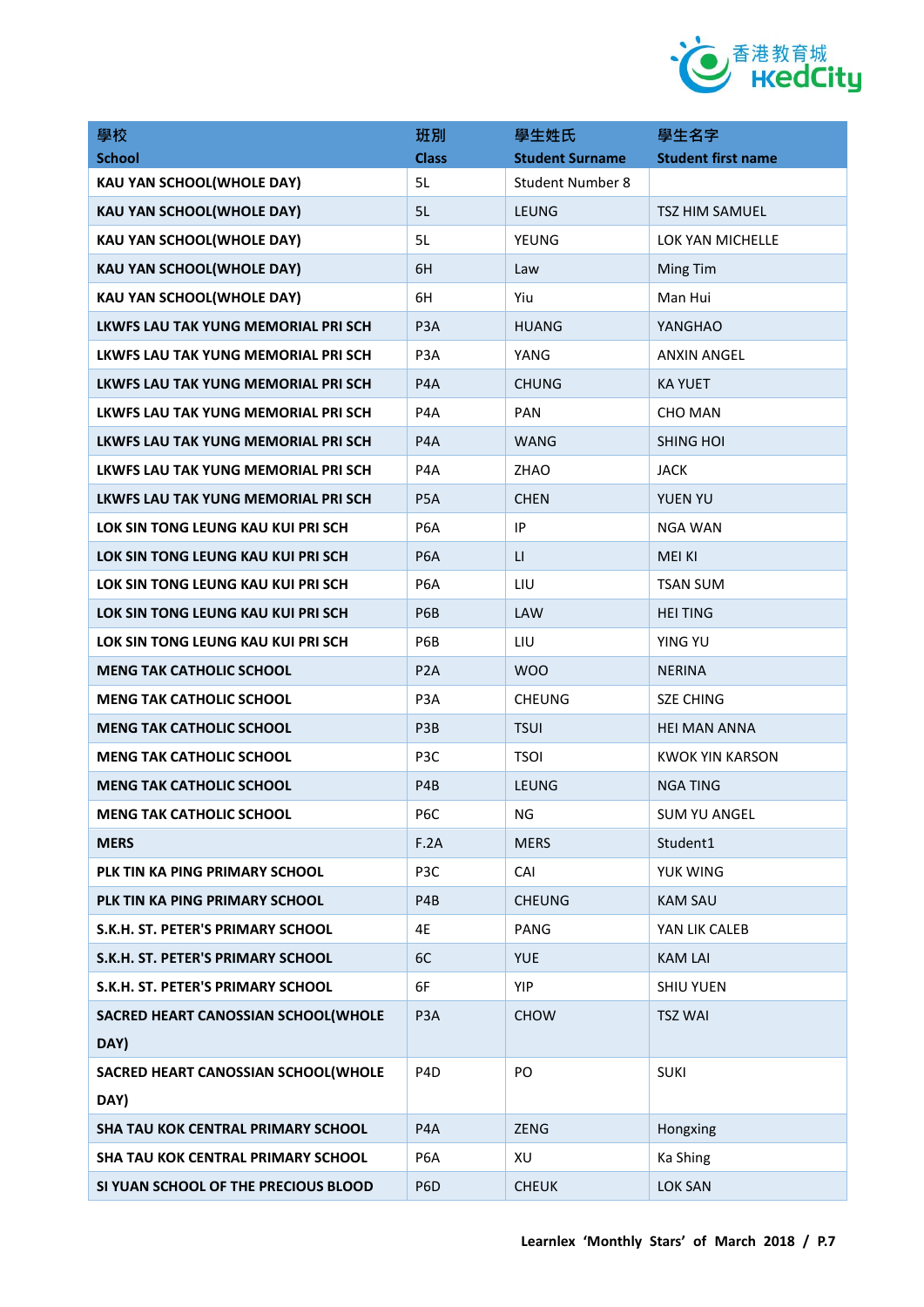

| 學校                                     | 班別               | 學生姓氏                   | 學生名字                      |
|----------------------------------------|------------------|------------------------|---------------------------|
| <b>School</b>                          | <b>Class</b>     | <b>Student Surname</b> | <b>Student first name</b> |
| SI YUAN SCHOOL OF THE PRECIOUS BLOOD   | P <sub>6</sub> D | <b>CHEUNG</b>          | <b>KATUNG</b>             |
| SI YUAN SCHOOL OF THE PRECIOUS BLOOD   | P <sub>6</sub> D | <b>CHU</b>             | <b>CHUN YIN</b>           |
| SI YUAN SCHOOL OF THE PRECIOUS BLOOD   | P <sub>6</sub> D | LAU                    | <b>MAN CHING</b>          |
| SI YUAN SCHOOL OF THE PRECIOUS BLOOD   | P <sub>6</sub> D | NG                     | <b>LOK YAN</b>            |
| SI YUAN SCHOOL OF THE PRECIOUS BLOOD   | P <sub>6</sub> D | NG                     | TSZ YU                    |
| SIR ELLIS KADOORIE SEC SCH (WEST KLN)  | S5A              | <b>CHOY</b>            | <b>KAI CHUEN</b>          |
| SIR ELLIS KADOORIE SEC SCH (WEST KLN)  | S5A              | <b>REN</b>             | WILLY                     |
| <b>SKH LI PING SECONDARY SCHOOL</b>    | S1B              | <b>CHEN</b>            | WEIQI                     |
| SKH LI PING SECONDARY SCHOOL           | S <sub>3</sub> D | <b>TANG</b>            | YU SUM                    |
| <b>SKH WING CHUN PRIMARY SCHOOL</b>    | P <sub>1</sub> A | <b>CHAN</b>            | <b>MARCUS WAI CHUN</b>    |
| SKH WING CHUN PRIMARY SCHOOL           | P <sub>1</sub> A | <b>DING</b>            | MIA                       |
| <b>SKH WING CHUN PRIMARY SCHOOL</b>    | P <sub>2</sub> B | YANG                   | <b>YU YIU</b>             |
| SKH WING CHUN PRIMARY SCHOOL           | P <sub>4</sub> A | <b>CHOW</b>            | <b>SZE MAN</b>            |
| SKH WING CHUN PRIMARY SCHOOL           | P <sub>4</sub> A | HO.                    | <b>ETHAN</b>              |
| SKH WING CHUN PRIMARY SCHOOL           | P <sub>4</sub> A | LIU                    | <b>SZE YU</b>             |
| SKH WING CHUN PRIMARY SCHOOL           | P <sub>4</sub> B | <b>WU</b>              | LEI                       |
| SKH WING CHUN PRIMARY SCHOOL           | P <sub>5</sub> A | LAI                    | CHEUK HO                  |
| ST ANDREW'S CATHOLIC PRIMARY SCHOOL    | P <sub>4</sub> B | SAN                    | <b>TO LAM YUET</b>        |
| <b>ST PAUL'S CONVENT SCHOOL</b>        | 1A               | Cheung                 | Hi Ning Sophie Sophie     |
| <b>ST PAUL'S CONVENT SCHOOL</b>        | 1A               | Yip                    | Wai Yan Nicole            |
| <b>ST PAUL'S CONVENT SCHOOL</b>        | 1 <sub>L</sub>   | Ng                     | Cheuk Chi Natalie         |
| <b>ST PAUL'S CONVENT SCHOOL</b>        | 1 <sub>S</sub>   | <b>Ng</b>              | <b>Tsz Ying Emily</b>     |
| <b>ST PAUL'S CONVENT SCHOOL</b>        | 1T               | Chan                   | Sum Yi Cherie Cherie      |
| <b>ST PAUL'S CONVENT SCHOOL</b>        | 1T               | Kwong                  | Hei Ching                 |
| <b>ST PAUL'S CONVENT SCHOOL</b>        | 1T               | Ngai                   | Tsz Sum                   |
| <b>ST PAUL'S CONVENT SCHOOL</b>        | 1T               | Wu                     | Yumeng                    |
| <b>ST PAUL'S CONVENT SCHOOL</b>        | 1U               | Cheung                 | Yan Lam Natalie           |
| <b>ST PAUL'S CONVENT SCHOOL</b>        | 1U               | Dai                    | Allison Tsz Kwan          |
| <b>ST PAUL'S CONVENT SCHOOL</b>        | 1U               | Liu                    | Hoi Kiu Hazel Hazel       |
| <b>ST PAUL'S CONVENT SCHOOL</b>        | 1U               | Louey                  | Paige                     |
| <b>ST PAUL'S CONVENT SCHOOL</b>        | 1U               | Pan                    | <b>Bernice Maggie</b>     |
| <b>ST PAUL'S CONVENT SCHOOL</b>        | 1U               | Sin                    | Lok Ching Laurie          |
| <b>ST PAUL'S CONVENT SCHOOL</b>        | 1U               | Siu                    | Tsz Yan Katrina           |
| TWGH SIN CHU WAN PRIMARY SCHOOL        | P <sub>3</sub> C | <b>PUN</b>             | <b>CHI SING</b>           |
| <b>TWGH SIN CHU WAN PRIMARY SCHOOL</b> | P4C              | <b>CHOI</b>            | HO YIN                    |
| TWGH SIN CHU WAN PRIMARY SCHOOL        | P <sub>5C</sub>  | $\mathsf{L}\mathsf{L}$ | ZHI YAO VENUS             |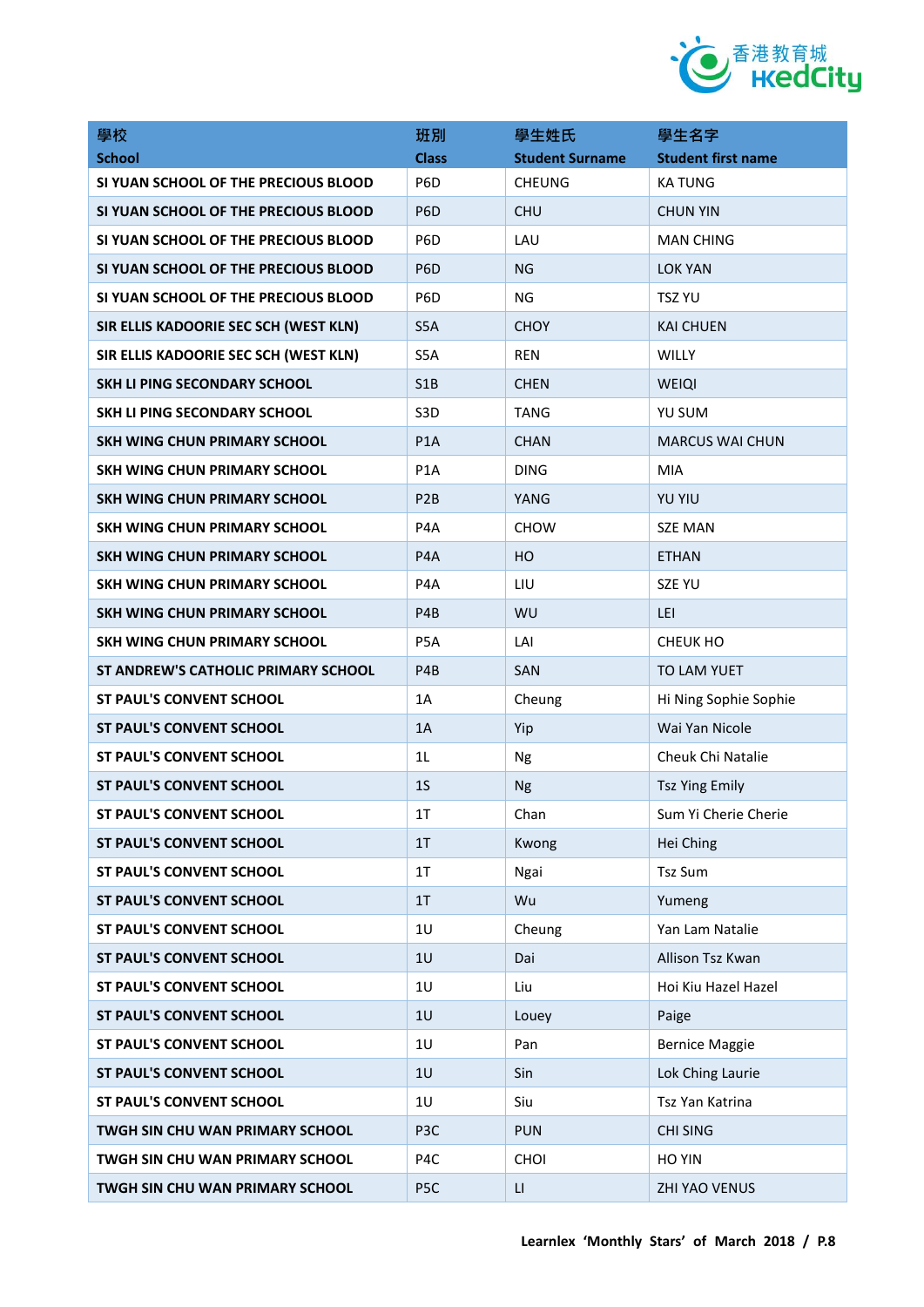

| 學校                                                 | 班別               | 學生姓氏                   | 學生名字                      |
|----------------------------------------------------|------------------|------------------------|---------------------------|
| <b>School</b>                                      | <b>Class</b>     | <b>Student Surname</b> | <b>Student first name</b> |
| <b>TWGH SIN CHU WAN PRIMARY SCHOOL</b>             | P6B              | GU                     | <b>KWAN HEI</b>           |
| WAI CHOW PUBLIC SCHOOL (SHEUNG SHUI)               | P <sub>3</sub> A | CAI                    | PUI LAM                   |
| WAI CHOW PUBLIC SCHOOL (SHEUNG SHUI)               | P <sub>3</sub> A | LEE                    | <b>LONG TING</b>          |
| WAI CHOW PUBLIC SCHOOL (SHEUNG SHUI)               | P3B              | CHAU                   | <b>MAN YUNG</b>           |
| WAI CHOW PUBLIC SCHOOL (SHEUNG SHUI)               | P3B              | <b>KONG</b>            | WAI MAN                   |
| WAI CHOW PUBLIC SCHOOL (SHEUNG SHUI)               | P <sub>4</sub> C | <b>CHENG</b>           | <b>SZE CHING</b>          |
| WAI CHOW PUBLIC SCHOOL (SHEUNG SHUI)               | P <sub>6</sub> C | LEUNG                  | MAN HO                    |
| WAI CHOW PUBLIC SCHOOL (SHEUNG SHUI)               | P <sub>6</sub> C | LIU                    | <b>TSZ HONG</b>           |
| WAI CHOW PUBLIC SCHOOL (SHEUNG SHUI)               | P <sub>6</sub> D | NGAI                   | <b>LOK YAN</b>            |
| WAI CHOW PUBLIC SCHOOL (SHEUNG SHUI)               | P <sub>6F</sub>  | <b>YAN</b>             | <b>TSZ KWAN</b>           |
| YAN OI TONG TIN KA PING SECONDARY<br><b>SCHOOL</b> | S <sub>1</sub> A | <b>CHEUNG</b>          | <b>CHI MING</b>           |
| YAN OI TONG TIN KA PING SECONDARY<br><b>SCHOOL</b> | S <sub>1</sub> A | <b>NG</b>              | <b>CHING LAAM</b>         |
| YAN OI TONG TIN KA PING SECONDARY<br><b>SCHOOL</b> | S <sub>1</sub> A | <b>PENG</b>            | <b>WAI MAN</b>            |
| YAN OI TONG TIN KA PING SECONDARY<br><b>SCHOOL</b> | S1A              | <b>WONG</b>            | <b>HOI LAM</b>            |
| YAN OI TONG TIN KA PING SECONDARY<br><b>SCHOOL</b> | S1B              | <b>FUNG</b>            | <b>CHAK SAN</b>           |
| YAN OI TONG TIN KA PING SECONDARY<br><b>SCHOOL</b> | S1B              | LUI                    | <b>SAI MAN</b>            |
| YAN OI TONG TIN KA PING SECONDARY<br><b>SCHOOL</b> | S <sub>1</sub> B | <b>WONG</b>            | <b>TSZ LONG</b>           |
| YAN OI TONG TIN KA PING SECONDARY<br><b>SCHOOL</b> | S1D              | CHIU                   | YEE HANG                  |
| YAN OI TONG TIN KA PING SECONDARY<br><b>SCHOOL</b> | S <sub>1</sub> D | <b>HA</b>              | YAT                       |
| YAN OI TONG TIN KA PING SECONDARY<br><b>SCHOOL</b> | S <sub>1</sub> D | <b>WONG</b>            | <b>HON SHUN</b>           |
| YAN OI TONG TIN KA PING SECONDARY<br><b>SCHOOL</b> | S <sub>1</sub> D | YU                     | <b>HEI YIN</b>            |
| YAN OI TONG TIN KA PING SECONDARY<br><b>SCHOOL</b> | S1D              | YU                     | <b>HOI HEI</b>            |
| YAN OI TONG TIN KA PING SECONDARY<br><b>SCHOOL</b> | S <sub>1</sub> D | ZHENG                  | <b>SHUK YI</b>            |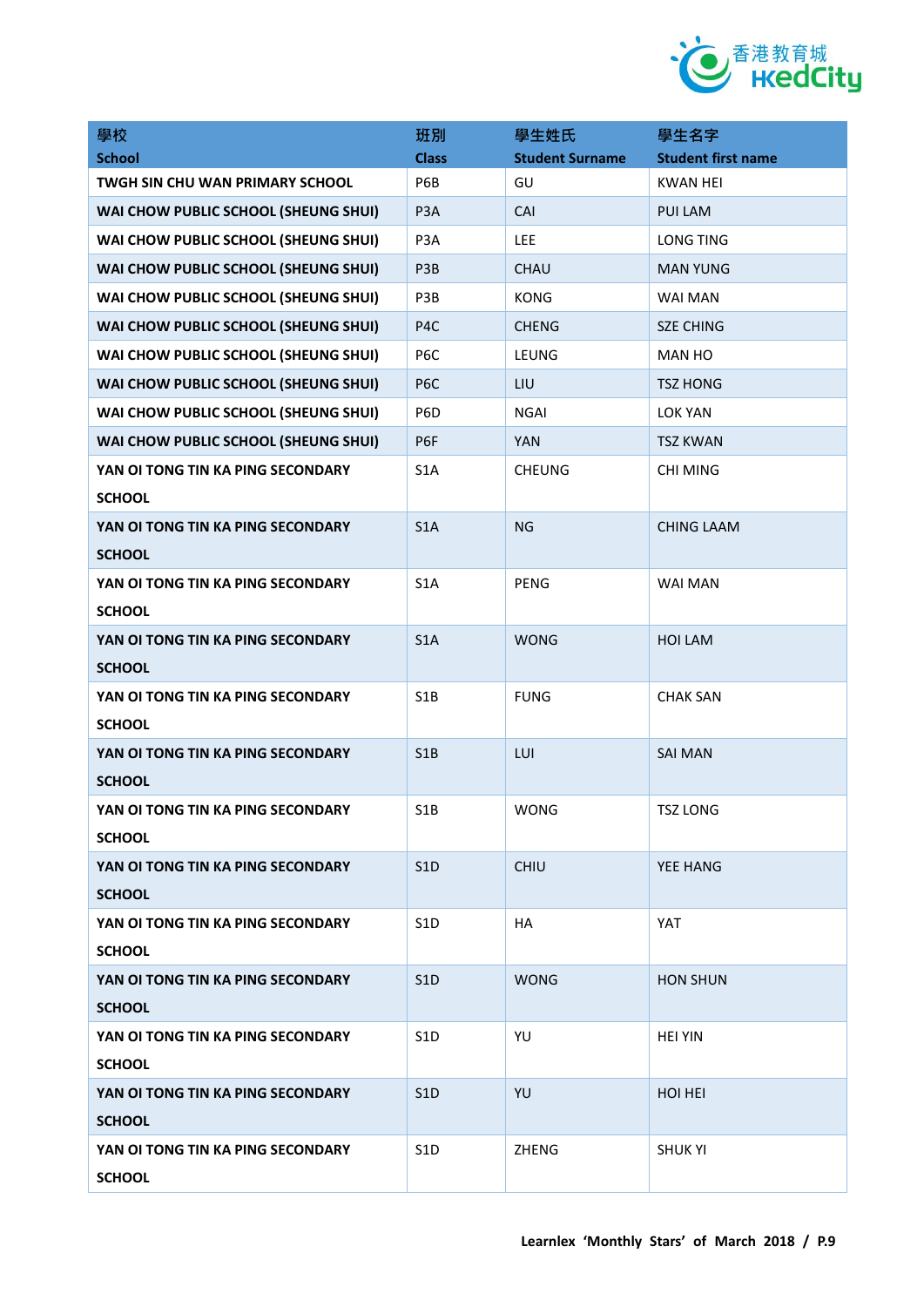

| 學校                                | 班別               | 學生姓氏                   | 學生名字                      |
|-----------------------------------|------------------|------------------------|---------------------------|
| <b>School</b>                     | <b>Class</b>     | <b>Student Surname</b> | <b>Student first name</b> |
| YAN OI TONG TIN KA PING SECONDARY | S <sub>1</sub> D | <b>ZHONG</b>           | POK TO                    |
| <b>SCHOOL</b>                     |                  |                        |                           |
| YAN OI TONG TIN KA PING SECONDARY | S <sub>2</sub> A | <b>CHAN</b>            | <b>TAK HONG</b>           |
| <b>SCHOOL</b>                     |                  |                        |                           |
| YAN OI TONG TIN KA PING SECONDARY | S <sub>2</sub> A | <b>CHOW</b>            | <b>TSZ KIN</b>            |
| <b>SCHOOL</b>                     |                  |                        |                           |
| YAN OI TONG TIN KA PING SECONDARY | S <sub>2</sub> A | LAM                    | <b>CHIN WING</b>          |
| <b>SCHOOL</b>                     |                  |                        |                           |
| YAN OI TONG TIN KA PING SECONDARY | S <sub>2</sub> A | <b>LAW</b>             | <b>CHIU YI</b>            |
| <b>SCHOOL</b>                     |                  |                        |                           |
| YAN OI TONG TIN KA PING SECONDARY | S <sub>2</sub> A | LI                     | HIN YEUNG CALVIN          |
| <b>SCHOOL</b>                     |                  |                        |                           |
| YAN OI TONG TIN KA PING SECONDARY | S <sub>2</sub> A | NG                     | <b>CHEUK LAM</b>          |
| <b>SCHOOL</b>                     |                  |                        |                           |
| YAN OI TONG TIN KA PING SECONDARY | S <sub>2</sub> A | NG.                    | YUEN CHING                |
| <b>SCHOOL</b>                     |                  |                        |                           |
| YAN OI TONG TIN KA PING SECONDARY | S <sub>2</sub> A | <b>WONG</b>            | <b>TIN LOK</b>            |
| <b>SCHOOL</b>                     |                  |                        |                           |
| YAN OI TONG TIN KA PING SECONDARY | S <sub>2</sub> A | YIP                    | <b>TUNG</b>               |
| <b>SCHOOL</b>                     |                  |                        |                           |
| YAN OI TONG TIN KA PING SECONDARY | S <sub>2</sub> B | <b>CHAN</b>            | <b>KAM HO</b>             |
| <b>SCHOOL</b>                     |                  |                        |                           |
| YAN OI TONG TIN KA PING SECONDARY | S <sub>2</sub> B | <b>CHAN</b>            | YAT TUNG NICOLE           |
| <b>SCHOOL</b>                     |                  |                        |                           |
| YAN OI TONG TIN KA PING SECONDARY | S <sub>2</sub> B | <b>KONG</b>            | <b>WING HEI</b>           |
| <b>SCHOOL</b>                     |                  |                        |                           |
| YAN OI TONG TIN KA PING SECONDARY | S <sub>2</sub> B | <b>LEE</b>             | <b>NOK WANG</b>           |
| <b>SCHOOL</b>                     |                  |                        |                           |
| YAN OI TONG TIN KA PING SECONDARY | S <sub>2</sub> B | <b>LEE</b>             | <b>WAI TSAM</b>           |
| <b>SCHOOL</b>                     |                  |                        |                           |
| YAN OI TONG TIN KA PING SECONDARY | S <sub>2</sub> B | <b>LIAO</b>            | <b>YAOBIN</b>             |
| <b>SCHOOL</b>                     |                  |                        |                           |
| YAN OI TONG TIN KA PING SECONDARY | S <sub>2</sub> B | LIU                    | <b>CHO YIN</b>            |
| <b>SCHOOL</b>                     |                  |                        |                           |
| YAN OI TONG TIN KA PING SECONDARY | S <sub>2</sub> B | <b>TAM</b>             | <b>CHEUK YIN</b>          |
| <b>SCHOOL</b>                     |                  |                        |                           |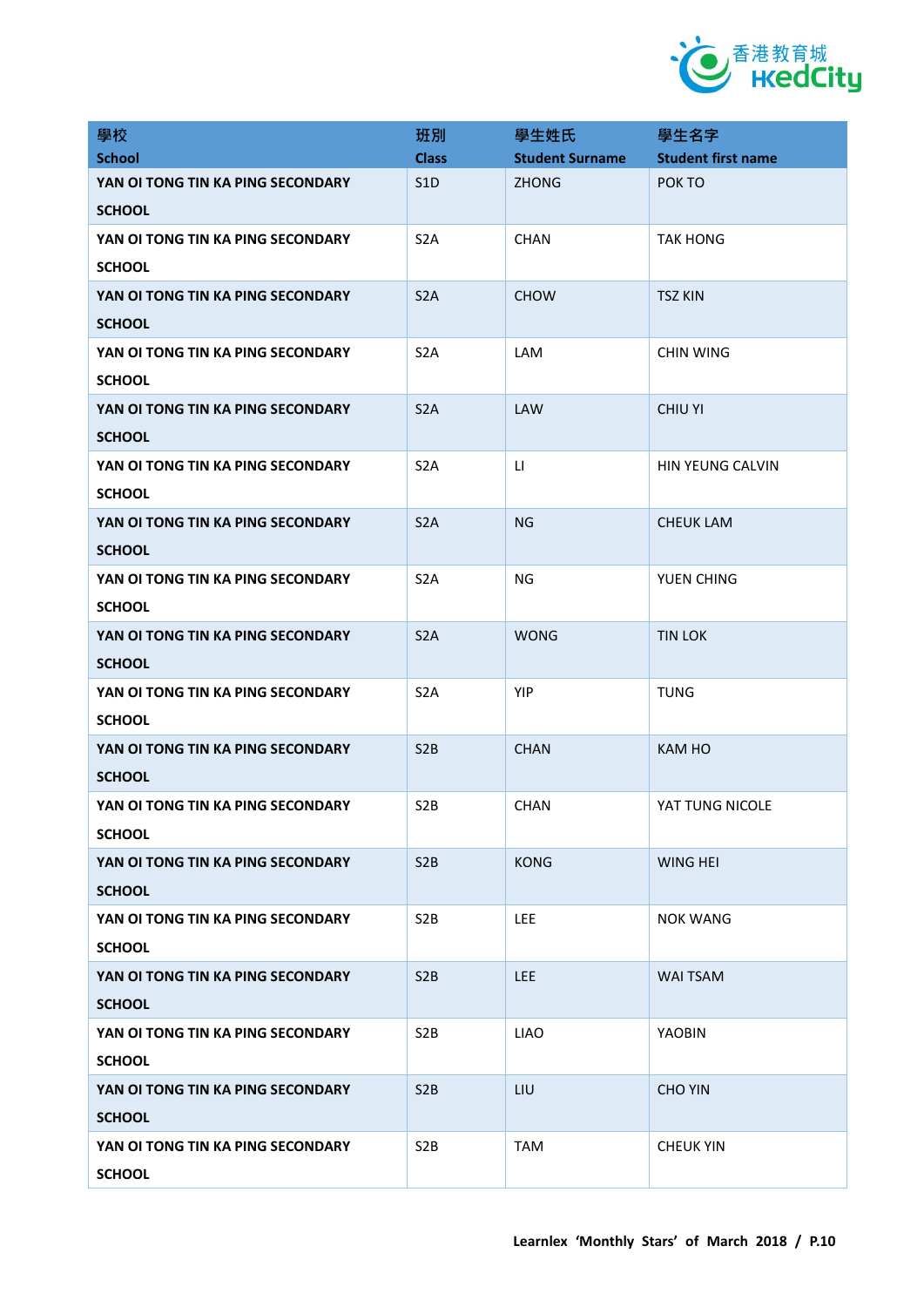

| 學校                                | 班別               | 學生姓氏                   | 學生名字                      |
|-----------------------------------|------------------|------------------------|---------------------------|
| <b>School</b>                     | <b>Class</b>     | <b>Student Surname</b> | <b>Student first name</b> |
| YAN OI TONG TIN KA PING SECONDARY | S2B              | <b>WONG</b>            | <b>JESSIE</b>             |
| <b>SCHOOL</b>                     |                  |                        |                           |
| YAN OI TONG TIN KA PING SECONDARY | S <sub>2</sub> C | <b>HUANG</b>           | <b>MINGRUI</b>            |
| <b>SCHOOL</b>                     |                  |                        |                           |
| YAN OI TONG TIN KA PING SECONDARY | S <sub>2</sub> C | <b>JIANG</b>           | <b>MING YUET</b>          |
| <b>SCHOOL</b>                     |                  |                        |                           |
| YAN OI TONG TIN KA PING SECONDARY | S <sub>2</sub> C | KWAN                   | <b>TSUN HIN</b>           |
| <b>SCHOOL</b>                     |                  |                        |                           |
| YAN OI TONG TIN KA PING SECONDARY | S <sub>2</sub> C | LU                     | <b>TSAM YI</b>            |
| <b>SCHOOL</b>                     |                  |                        |                           |
| YAN OI TONG TIN KA PING SECONDARY | S <sub>2</sub> C | PANG                   | <b>WAI KIN</b>            |
| <b>SCHOOL</b>                     |                  |                        |                           |
| YAN OI TONG TIN KA PING SECONDARY | S <sub>2</sub> C | <b>WONG</b>            | <b>KWUN MING</b>          |
| <b>SCHOOL</b>                     |                  |                        |                           |
| YAN OI TONG TIN KA PING SECONDARY | S <sub>2</sub> C | <b>WONG</b>            | <b>UE YIU</b>             |
| <b>SCHOOL</b>                     |                  |                        |                           |
| YAN OI TONG TIN KA PING SECONDARY | S <sub>2</sub> D | <b>KO</b>              | <b>SIU PONG</b>           |
| <b>SCHOOL</b>                     |                  |                        |                           |
| YAN OI TONG TIN KA PING SECONDARY | S <sub>2</sub> D | LEE.                   | KA YEE                    |
| <b>SCHOOL</b>                     |                  |                        |                           |
| YAN OI TONG TIN KA PING SECONDARY | S <sub>2</sub> D | <b>LEE</b>             | <b>WANG TSUN</b>          |
| <b>SCHOOL</b>                     |                  |                        |                           |
| YING WA PRIMARY SCHOOL            | 4A               | LAI                    | <b>HO LAI</b>             |
| YING WA PRIMARY SCHOOL            | 4A               | NG                     | <b>CHUN YU</b>            |
| YING WA PRIMARY SCHOOL            | 4A               | <b>WONG</b>            | <b>CHING HONG</b>         |
| YING WA PRIMARY SCHOOL            | 4A               | <b>YEUNG</b>           | TIN SHING JEFFREY         |
| YING WA PRIMARY SCHOOL            | 4A               | <b>YEUNG</b>           | TIN SHING JEFFREY         |
| YING WA PRIMARY SCHOOL            | 4B               | LAM                    | <b>CHEUK HEI</b>          |
| YING WA PRIMARY SCHOOL            | 4D               | <b>CHONG</b>           | YI LAM                    |
| YING WA PRIMARY SCHOOL            | 4D               | CO                     | SIN CHING ZION            |
| YING WA PRIMARY SCHOOL            | 4D               | LAM                    | <b>CHO KIN MATTHEW</b>    |
| YING WA PRIMARY SCHOOL            | 4D               | <b>TSANG</b>           | <b>TUNG KIN</b>           |
| YING WA PRIMARY SCHOOL            | 5A               | <b>CHOI</b>            | <b>LOK</b>                |
| YING WA PRIMARY SCHOOL            | 5C               | <b>YUEN</b>            | <b>CHESTER WILSON</b>     |
| YING WA PRIMARY SCHOOL            | 5D               | <b>WONG</b>            | YUI HIM RAIDEN            |
| YING WA PRIMARY SCHOOL            | 6C               | LAM                    | YAT CHAK AVIGNON          |